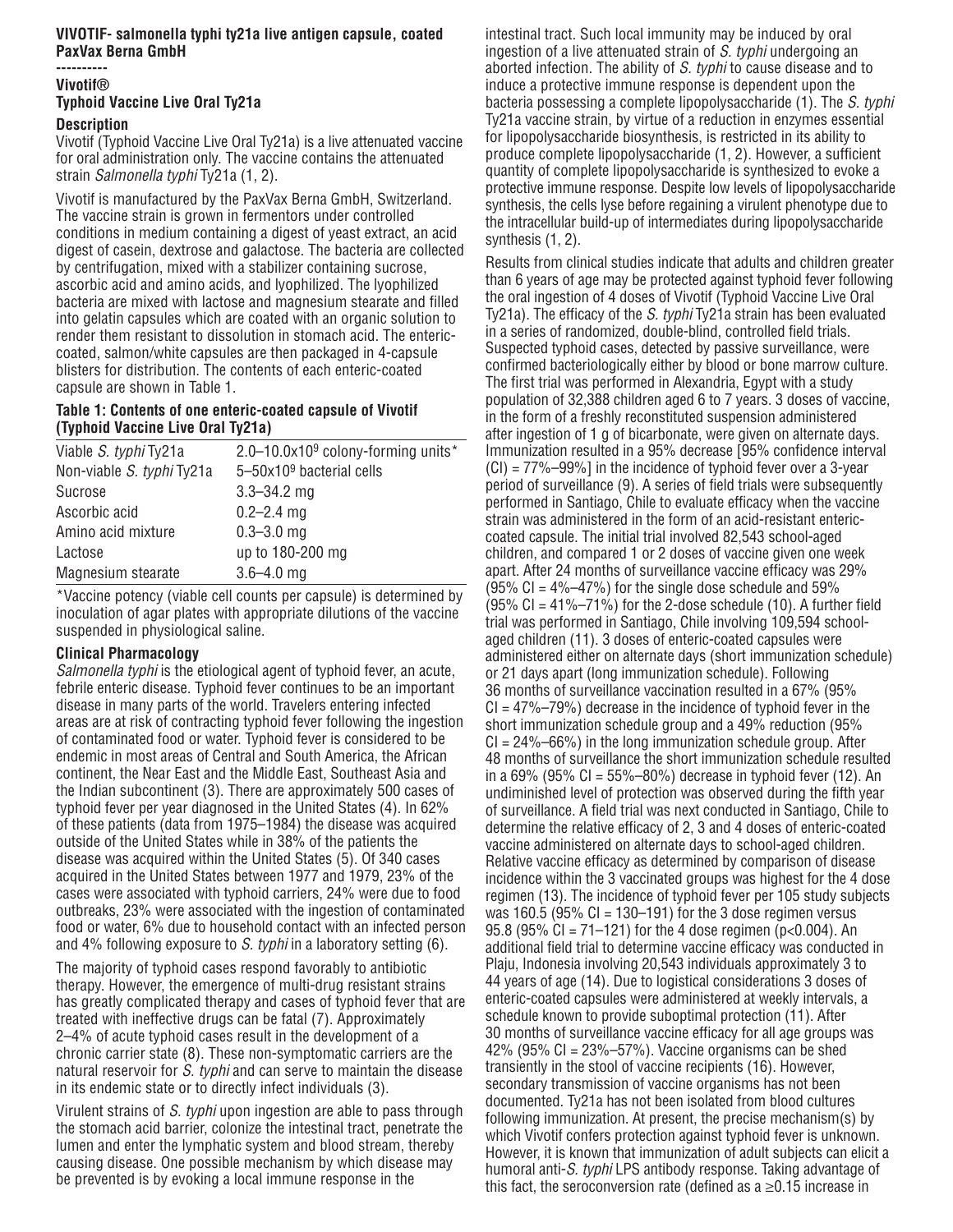optical density units over baseline determined in an ELISA) was compared in an open study between adults living in an endemic area (Chile) and non-endemic areas (United States and Switzerland) after the ingestion of 3 doses of vaccine. Comparable seroconversion rates were seen between these groups (15). S. typhi Ty21a cultured in medium not containing BHI induced an anti-S. typhi LPS antibody response comparable to that obtained with vaccine organisms cultured in medium containing BHI (15). Challenge studies in North American volunteers have shown that the Ty21a strain is capable of providing significant protection to an experimental challenge of S. typhi (16). Because of the very low incidence of typhoid fever in United States citizens, efficacy studies are not currently feasible in this population. However, the above observations support the expectation that Vivotif will provide protection to recipients from non-typhoid endemic areas such as the United States.

### **Indications and Usage**

Vivotif (Typhoid Vaccine Live Oral Ty21a) is indicated for immunization of adults and children greater than 6 years of age against disease caused by *Salmonella typhi*. Routine typhoid vaccination is not recommended in the United States of America. Selective immunization against typhoid fever is recommended for the following groups: 1) travelers to areas in which there is a recognized risk of exposure to S. typhi, 2) persons with intimate exposure (e.g. household contact) to a S. typhi carrier, and 3) microbiology laboratorians who work frequently with S. typhi (7). There is no evidence to support the use of typhoid vaccine to control common source outbreaks, disease following natural disasters or in persons attending rural summer camps.

Not all recipients of Vivotif will be fully protected against typhoid fever. Vaccinated individuals should continue to take personal precautions against exposure to typhoid organisms. The vaccine will not afford protection against species of Salmonella other than Salmonella typhi or other bacteria that cause enteric disease. The vaccine is not suitable for treatment of acute infections with S. typhi.

### **Contraindications**

Hypersensitivity to any component of the vaccine or the entericcoated capsule. The vaccine should not be administered to persons during an acute febrile illness. Safety of the vaccine has not been demonstrated in persons deficient in their ability to mount a humoral or cell-mediated immune response, due to either a congenital or acquired immunodeficient state including treatment with immunosuppressive or antimitotic drugs. The vaccine should not be administered to these persons regardless of benefits.

### **Warnings**

Vivotif (Typhoid Vaccine Live Oral Ty21a) is not to be taken during an acute gastrointestinal illness. The vaccine should not be administered to individuals receiving sulfonamides and antibiotics since these agents may be active against the vaccine strain and prevent a sufficient degree of multiplication to occur in order to induce a protective immune response. Postpone taking the vaccine if persistent diarrhea or vomiting is occurring. Unless a complete immunization schedule is followed, an optimum immune response may not be achieved. Not all recipients of Vivotif will be fully protected against typhoid fever. Vaccinated individuals should continue to take personal precautions against exposure to typhoid organisms, i.e. travelers should take all necessary precautions to avoid contact or ingestion of potentially contaminated food or water.

### **Drug-Interactions**

Several anti-malaria drugs, such as mefloquine, chloroquine and proguanil (not approved for use in US) possess anti-bacterial activity which may interfere with the immunogenicity of Vivotif (17, 18). To determine the effect of these anti-malaria drugs on the humoral IgG or IgA anti-S. typhi immune response, healthy adult subjects were given mefloquine (250 mg at weekly intervals;  $N = 30$ ) chloroquine (500 mg at weekly intervals;  $N = 30$ ) or proguanil (200 mg daily;  $N = 30$ ) together with the *S. typhi* Ty21a vaccine strain (19). Concomitant treatment with mefloquine or

chloroquine did not result in a significant reduction in the serum anti-S. typhi immune response compared to subjects receiving vaccine strain only ( $N = 45$ ). The simultaneous administration of proguanil did effect a significant decrease in the immune response rate. These findings indicate that mefloquine and chloroquine can be administered together with Vivotif. Proguanil should be administered only if 10 days or more have elapsed since the final dose of Vivotif was ingested. The concomitant administration of oral polio vaccine or yellow fever vaccine does not suppress the immune response elicited by the Ty21a vaccine strain (19). There are no data regarding simultaneous administration of other parenteral vaccines or immunoglobulins with Vivotif.

### **General**

The health care provider should take all necessary precautions to ensure the safe and effective use of the vaccine. Patients should be questioned about previous reactions to this or similar products. The previous immunization history of the patient and current antibiotic usage should be obtained by the health care provider.

### **Information for Patients**

It is essential that all 4 doses of vaccine be taken at the prescribed alternate day interval to obtain a maximal protective immune response. Vaccine potency is dependent upon storage under refrigeration [between 2 °C and 8 °C (35.6 °F–46.4 °F)]. The vaccine should be stored under refrigeration at all times. It is essential to replace unused vaccine in the refrigerator between doses. The vaccine capsule should be swallowed approximately 1 hour before a meal with a cold or luke-warm [temperature not to exceed body temperature, e.g., 37 °C (98.6 °F)] drink. Care should be taken not to chew the vaccine capsule. The vaccine capsule should be swallowed as soon after placing in the mouth as possible.

Not all recipients of Vivotif (Typhoid Vaccine Live Oral Ty21a) will be fully protected against typhoid fever. Travelers should take all necessary precautions to avoid contact or ingestion of potentially contaminated food or water. Several anti-malaria drugs, such as mefloquine, chloroquine and proguanil (not approved for use in US) possess antibacterial activity which may interfere with the immunogenicity of Vivotif. Clinical results (see Warnings – Drug-Interactions) indicate that mefloquine and chloroquine can be administered together with Vivotif. Proguanil should be administered only if 10 days or more have elapsed since the final dose of Vivotif was ingested. Any serious adverse reactions related to the administration of the vaccine should be reported to your health care provider. You may also report an adverse reaction directly to the Vaccine Adverse Event Reporting System (1–800–822–7967) (20). Your health care provider should inform you of the benefits and risks of the vaccine, the importance of taking all 4 capsules in the correct schedule, and the importance of proper storage temperature of the capsules.

### **Carcinogenesis, Mutagenesis, Impairment of Fertility** Long-term studies in animals with Vivotif have not been performed to evaluate carcinogenic potential, mutagenic potential or impairment of fertility.

#### **Pregnancy Category C**

Animal reproduction studies have not been conducted with Vivotif. It is not known whether Vivotif can cause fetal harm when administered to pregnant women or can affect reproduction capacity. Vivotif should be given to a pregnant woman only if clearly needed.

### **Nursing Mothers**

There is no data to warrant the use of this product in nursing mothers. It is not known if Vivotif is excreted in human milk.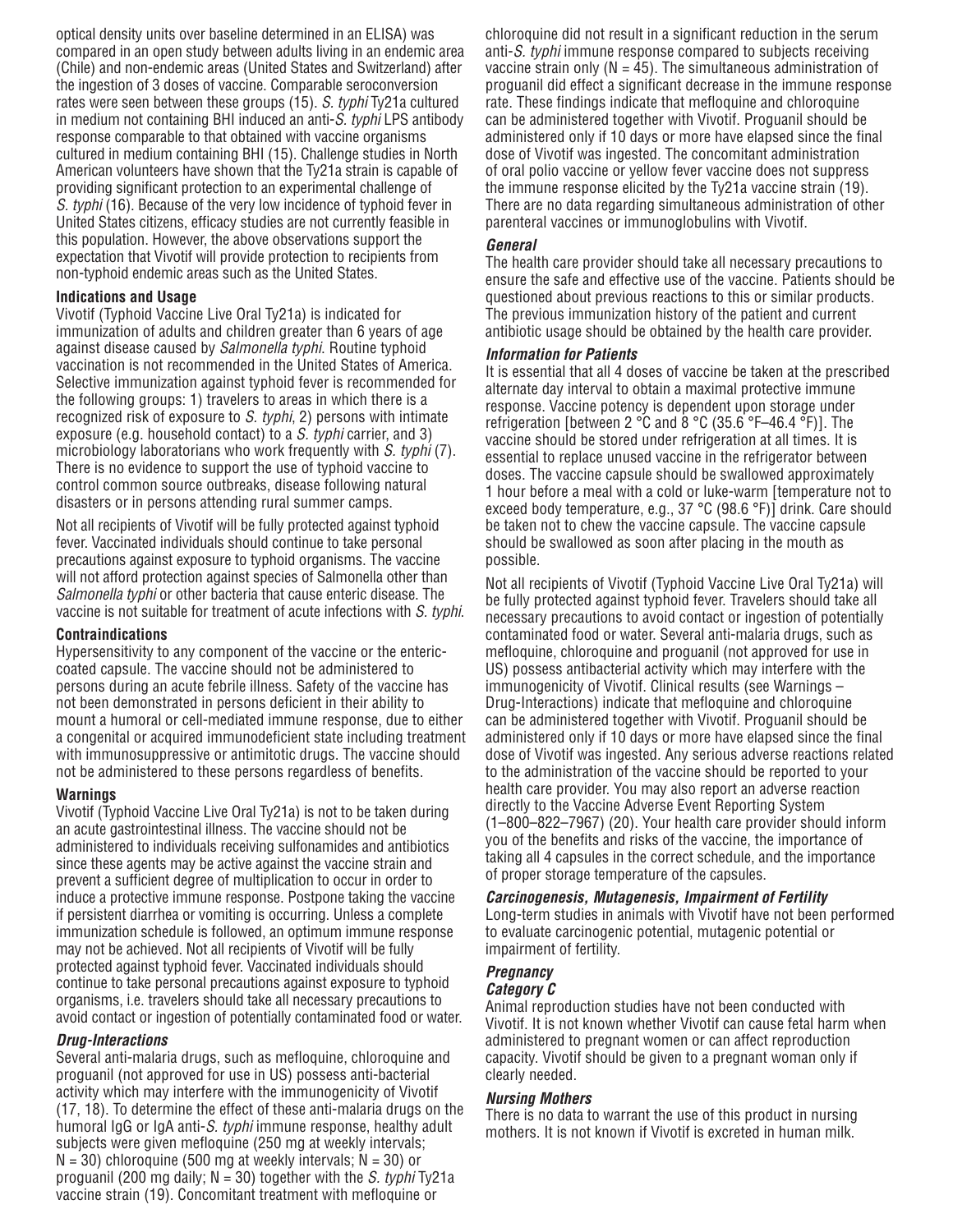# **Pediatric Use**

The safety and efficacy of Vivotif has not been established in children under 6 years of age. This product is not indicated for use in children under 6 years of age.

### **Adverse Reactions**

More than 1.4 million doses of Ty21a have been administered in controlled clinical trials and more than 150 million doses of Vivotif (Typhoid Vaccine Live Oral Ty21a) have been marketed world-wide. Active surveillance for adverse reactions of enteric-coated capsules was performed in a pilot study (21) and in a subgroup of a large field trial (14) involving a total of 483 individuals receiving 3 vaccine doses. The overall symptom rates from both studies when vaccinated with capsules were combined and shown to be: abdominal pain (6.4%), nausea (5.8%), headache (4.8%), fever (3.3%), diarrhea (2.9%), vomiting (1.5%) and skin rash (1.0%). Only the incidence of nausea occurred at a statistically higher frequency in the vaccinated group as compared to the placebo group (14). Administration of vaccine doses more than 5-fold higher than the currently recommended dose caused only mild reactions in an open study involving 155 healthy adult males (16).

Post-marketing surveillance has revealed that adverse reactions are infrequent and mild (17). Adverse reactions reported to the manufacturer during 1991–1995, during which time over 60 million doses (capsules) were administered, included: diarrhea ( $N = 45$ ), abdominal pain ( $N = 42$ ), nausea ( $N = 35$ ), fever ( $N = 34$ ), headache  $(N = 26)$ , skin rash  $(N = 26)$ , vomiting  $(N = 18)$ , or urticaria in the trunk and/or extremities  $(N = 13)$ . One isolated, non-fatal anaphylactic shock considered to be an allergic reaction to the vaccine was reported.

To report SUSPECTED ADVERSE REACTIONS, contact PaxVax, Inc. at 1-800-533-5899 or http://www.paxvax.com; or contact the Vaccine Adverse Event Reporting System (VAERS) at 1-800-822-7967 or http://www.fda.gov/vaers

## **Dosage and Administration**

One capsule is to be swallowed approximately 1 hour before a meal with a cold or luke-warm [temperature not to exceed body temperature, e.g., 37 °C (98.6 °F)] drink on alternate days, e.g., days 1, 3, 5 and 7. Immunization (ingestion of all 4 doses of Vivotif (Typhoid Vaccine Live Oral Ty21a) should be completed at least 1 week prior to potential exposure to S. typhi.

The blister containing the vaccine capsules should be inspected to ensure that the foil seal and capsules are intact. The vaccine capsule should not be chewed and should be swallowed as soon after placing in the mouth as possible. A complete immunization schedule is the ingestion of 4 vaccine capsules as described above.

## **Re-immunization**

The optimum booster schedule for Vivotif has not been determined. Efficacy has been shown to persist for at least 5 years. Further, there is no experience with Vivotif as a booster in persons previously immunized with parenteral typhoid vaccine. It is recommended that a re-immunization dose consisting of 4 vaccine capsules taken on alternate days be given every 5 years under conditions of repeated or continued exposure to typhoid fever (7).

## **How Supplied**

A single foil blister contains 4 doses of vaccine in a single package.

## **Storage**

Vivotif (Typhoid Vaccine Live Oral Ty21a) is not stable when exposed to ambient temperatures. Vivotif should therefore be shipped and stored between 2 °C and 8 °C (35.6 °F–46.4 °F). Each package of vaccine shows an expiration date. This expiration date is valid only if the product has been maintained at 2 °C–8 °C (35.6 °F–46.4 °F).

# **Manufactured by**

PaxVax Berna GmbH, Oberriedstrasse 68, Thoerishaus, CH-3174 Switzerland

US-License No. 2015

## **Distributed by**

PaxVax, Inc. 900 Veterans Blvd., Ste. 500 Redwood City, CA 94063

Rx Only

### **References**

- 1. Germanier R., E. Fürer. Isolation and characterisation of Gal E mutant Ty21a of *Salmonella typhi*: a candidate strain for a live, oral typhoid vaccine. J. Infect. Dis. 131: 553–558, 1975.
- 2. Germanier R., E. Fürer. Characteristics of the attenuated oral vaccine strain S. typhi Ty21a. Develop. Biol. Standard 53: 3-7, 1983.
- 3. Miller S.I., E.L. Hohmann, D.A. Pegues. Salmonella (including Salmonella typhi). In: Principles and practice of infectious diseases. G.L. Mandell, J.E. Bennett, R. Dolin (ed.) fourth edition, Churchill Livingstone Inc. 2013–2033, 1995.
- 4. Centers for Disease Control. Summary of notifiable diseases, United States 1995. MMWR 44 (Supplement), 1996.
- 5. Ryan C.A., N.T. Hargrett-Bean, P.A. Blake. Salmonella typhi infections in the United States, 1975–1984: Increasing role of foreign travel. Rev. Infect. Dis. 11: 1–8, 1989.
- 6. Taylor D.N., R.A. Pollard, P.A. Blake. Typhoid in the United States and the Risk to the International Traveler. J. Infect. Dis. 148: 599–602, 1983.
- 7. Recommendations of the Advisory Committee on Immunization Practices (ACIP): Typhoid Immunization. MMWR 43 (RR-14), 1994.
- 8. Ames W.R., M. Robbins. Age and sex as factors in the development of the typhoid carrier state, and a model for estimating carrier prevalence. Am. J. Public Health 33: 221–230, 1943.
- 9. Wahdan M.H., C. Sérié, Y. Cerisier, S. Sallam, R. Germanier. A controlled field trial of live Salmonella typhi strain Ty21a oral vaccine against typhoid: three-year results. J. Infect. Dis. 145: 292–296, 1982.
- 10. Black R.E., M.M. Levine, C. Ferreccio, M.L. Clements, C. Lanata, J. Rooney, R. Germanier, Chilean Typhoid Committee. Efficacy of one or two doses of Ty21a Salmonella typhi vaccine in enteric-coated capsules in a controlled field trial. Vaccine 8: 81–84, 1990.
- 11. Levine M.M., C. Ferreccio, R.E. Black, R. Germanier, Chilean Typhoid Committee. Large-Scale Field Trial of Ty21a Typhoid Vaccine Live Oral Ty21a in Enteric-Coated Capsule Formulation. Lancet 1: 1049–1052, 1987.
- 12. Levine M.M., C. Ferreccio, R.E. Black, C.O. Tacket, R. Germanier, Chilean Typhoid Committee. Progress in vaccines against typhoid fever. Rev. Infect. Dis. 11 (Supplement 3): S552–S567, 1989.
- 13. Ferreccio C., M.M. Levine, H. Rodriguez, R. Contreras, Chilean Typhoid Committee. Comparative efficacy of two, three, or four doses of Ty21a live oral typhoid vaccine in enteric-coated capsules: a field trial in endemic area. J. Infect. Dis. 159: 766–769, 1989.
- 14. Simanjuntak C.H., F.P. Paleologo, N.H. Punjabi, R. Darmowigoto, Soeprawoto, H. Totosudirjo, P. Haryanto, E. Suprijanto, N.D. Witham, S.L. Hoffman. Oral immunisation against typhoid fever in Indonesia with Ty21a vaccine. Lancet 338: 1055–1059, 1991.
- 15. Data on File, Swiss Serum and Vaccine Institute Berne, Switzerland.